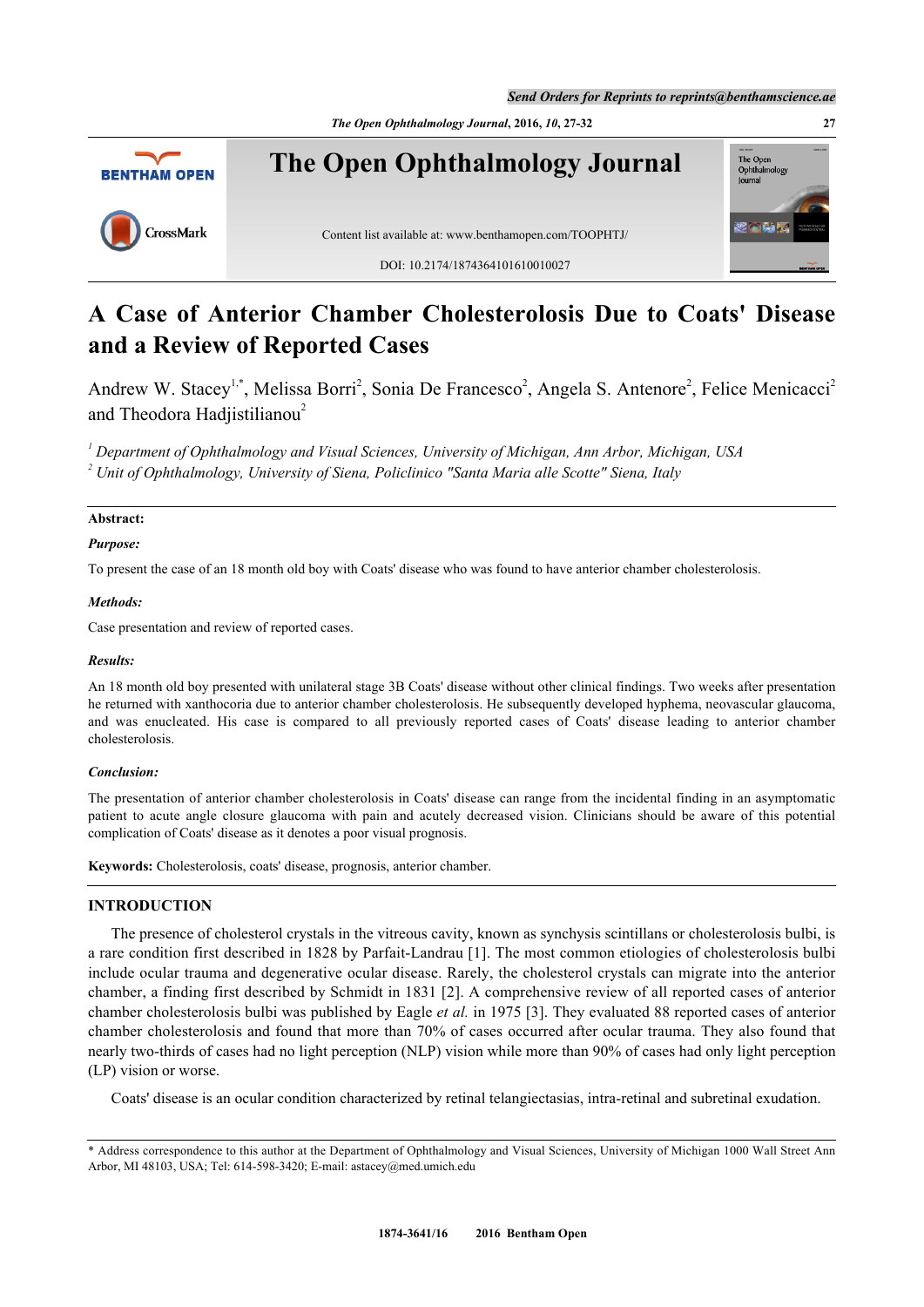In advanced Coats' disease, vascular leakage can lead to exudative retinal detachments, neovascular glaucoma, blindness, and enucleation [\[4](#page-5-3)]. While exudation and cholesterol formation are common in Coats' disease, these findings are usually confined to the subretinal space. The first case of anterior chamber cholesterolosis secondary to Coats' disease was reported by Shields *et al.* in 1995 [[5\]](#page-5-4). Gupta *et al.* reported a second case in 2009 [[6\]](#page-5-5) and the Shields' group recently published a photo essay illustrating a third case of anterior chamber cholesterolosis in Coats' disease [[7\]](#page-5-6). Further, in a review of 150 consecutive patients with Coats' disease, Shields *et al.* noted anterior chamber cholesterol crystals in 4 patients (2-3% of all eyes) [\[8](#page-5-7)]. Herein we report another case of anterior chamber cholesterolosis in a child with Coats' disease and review the previously published reports.

# **CASE REPORT**

<span id="page-1-0"></span>An 18 month old boy presented to our ocular oncology referral center with the diagnosis of leukocoria in the left eye. He had no other past medical or past ocular history and family history was negative for retinoblastoma. Upon initial examination, there was no light perception (NLP) vision in the left eye. The patient was able to fix and follow normally with the right eye. Intraocular pressures were within normal limits in both eyes. Ocular examination was normal in the right eye. In the left eye, the retina was visible on external examination through the pupil (Fig. **[1](#page-1-0)**). Fundus exam through the pupil revealed a total, exudative, retinal detachment with diffuse retinal telangiectasias, leading to a diagnosis of Coats' disease. Given the stage of the disease and poor prognosis, the family agreed to defer treatment and chose comfort care only for the left eye.



**Fig. (1).** External examination of the left eye at initial presentation. A total retinal detachment is visible through the pupil along with diffuse retinal telangiectasias.

Two weeks after his initial presentation, the child returned to the hospital with a red, painful, left eye. His family denied any other changes systemically. External ophthalmic examination at this time revealed conjunctival injection and xanthocoria (yellow pupil), both new findings (Fig. **[2](#page-2-0)**). Slit lamp examination revealed an anterior chamber occupied by a turbid, yellow, proteinaceous fluid. The material was reflective and filled the entire anterior chamber, completely obscuring any view to the pupil or the posterior segment. These findings were consistent with an interval development of anterior chamber cholesterolosis. The intraocular pressure at this time was 52 mmHg. There was no view to the posterior segment due to the anterior segment opacity. B-scan ultrasonography revealed no masses or calcifications but did corroborate his previous retinal exam by showing massive subretinal exudation (Fig. **[3](#page-2-1)**).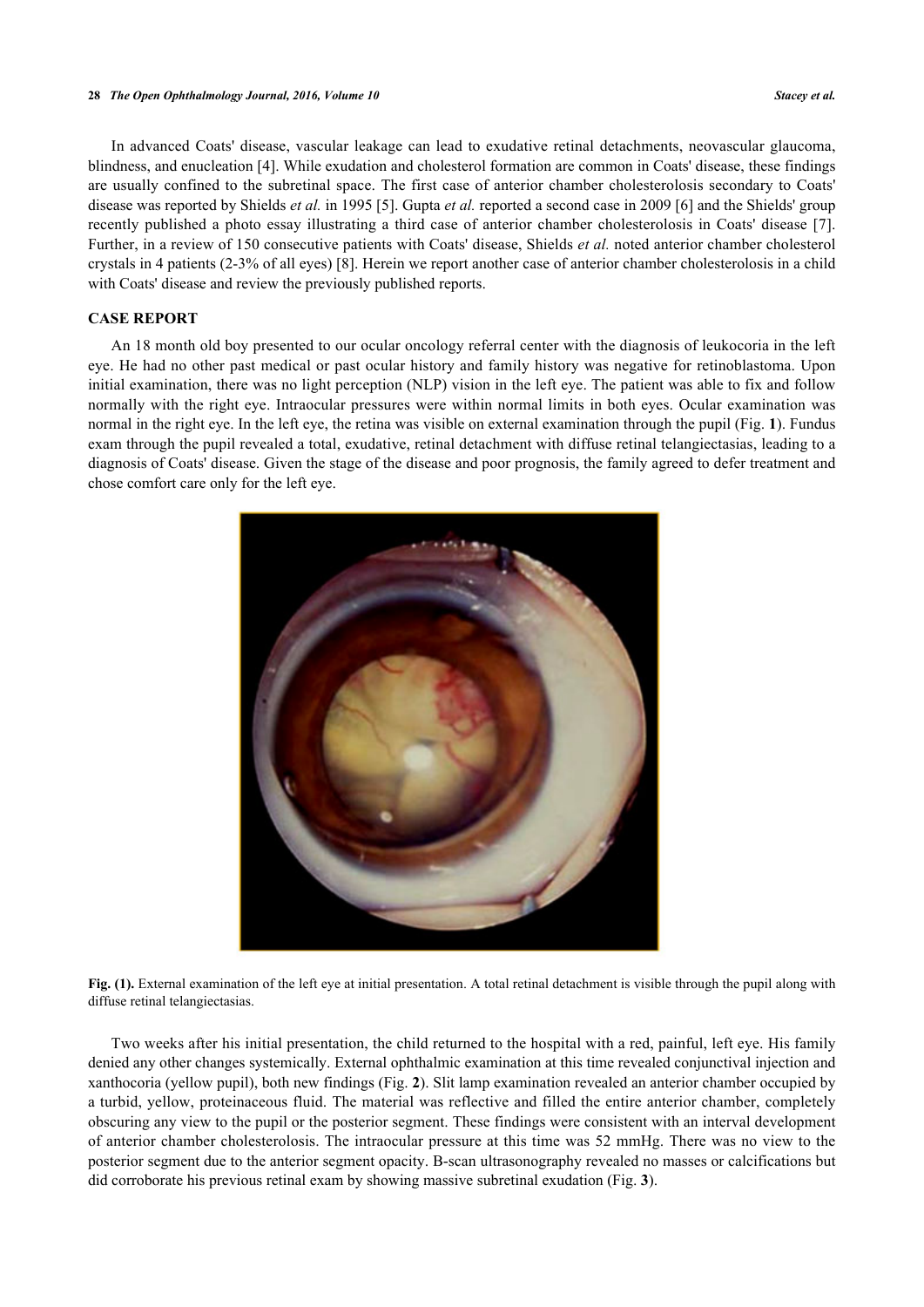#### *Anterior Chamber Cholesterolosis Secondary to Coats' Disease The Open Ophthalmology Journal, 2016, Volume 10* **29**

<span id="page-2-0"></span>The patient returned one week later for follow up exam. In that week the right eye had developed a complete hyphema with continued evidence of anterior chamber cholesterol (Fig. **[4](#page-3-0)**). The intraocular pressure in the right eye was still 45 mmHg. The patient's exam findings at this time, including glaucoma, hyphema, and anterior chamber cholesterolosis, were consistent with Stage 5 Coats' disease [\[4\]](#page-5-3). Due to pain, NLP vision, and inability to examine the posterior segment, the eye was enucleated. Pathologic examination of the enucleated globe confirmed the diagnosis of Coats' disease with evidence of thickened and dilated capillaries as well as intraretinal and subretinal exudation (Fig. **[5](#page-3-1)**). His course has been uneventful since enucleation.





Including this case, there are four specific reports of anterior chamber cholesterol in patients with Coats' disease. The characteristics of these four patients are outlined in Table **[1](#page-4-0)**. All four patients are male. One other patient presented in an acute pain crisis as our patient did, while in the other two patients the cholesterol was noted incidentally.

<span id="page-2-1"></span>

**Fig. (3).** B-scan ultrasonography obtained when patient returned with anterior chamber opacification. The image reveals massive subretinal exudation and retinal detachment expected with advanced Coats' disease.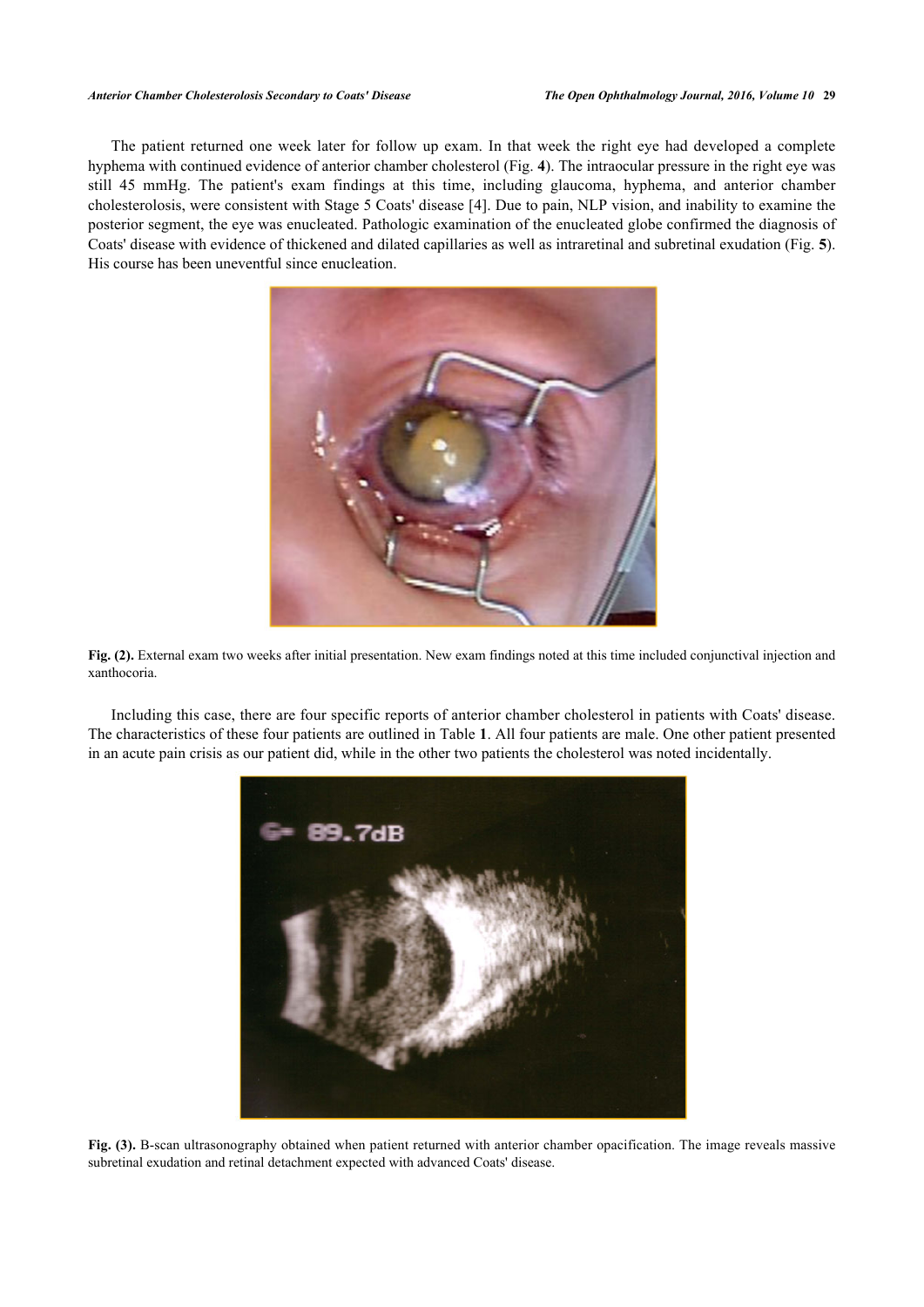Three patients had no light perception vision while the other had bare light perception vision. Interestingly, all four patients carried a diagnosis of Coats' disease prior to the development of anterior chamber cholesterolosis. All four eyes were enucleated.

## **DISCUSSION**

Cholesterolosis bulbi (synchysis scintillans) is an uncommon finding in general, and is thought to be due to hemorrhage, trauma, or chronic inflammation. Anterior chamber cholesterolosis is rare, and its pathogenesis not well understood. It has been suggested that cholesterol crystals can enter the anterior chamber either de novo following hyphema or through passages from the posterior segment [[3](#page-5-2)] usually secondary to trauma. In the cases of anterior chamber cholesterolosis in Coats' disease reported in Table **[1](#page-4-0)**, there was no hyphema present and no history of trauma in any patient at the time of diagnosis. We agree with previous authors, therefore, that anterior chamber cholesterol in patients with Coats' disease is likely a result of anteriorly displaced cholesterol from the posterior segment [\[5](#page-5-4), [6\]](#page-5-5). For this to occur, there would need to be structural alterations in the retina, first allowing crystals to migrate into the vitreous space, and also in the lens/zonular complex, allowing crystals to enter the posterior and anterior chambers. It has been suggested that chronic retinal detachments, a finding in many patients with Coats' disease, may allow crystals to pass through the retina [\[9](#page-5-8)]. Furthermore, chronic inflammation and zonular abnormalities, also potential findings in patients with Coats' disease and chronic detachments, have been implicated in the passage of cholesterol from the vitreous to the anterior chamber [\[3](#page-5-2)]. We suspect this is the route for anterior chamber cholesterol in patients with Coats' disease.

<span id="page-3-1"></span><span id="page-3-0"></span>

**Fig. (4).** Follow-up external examination of the left eye revealed the development of a total hyphema and a few residual cholesterol crystals.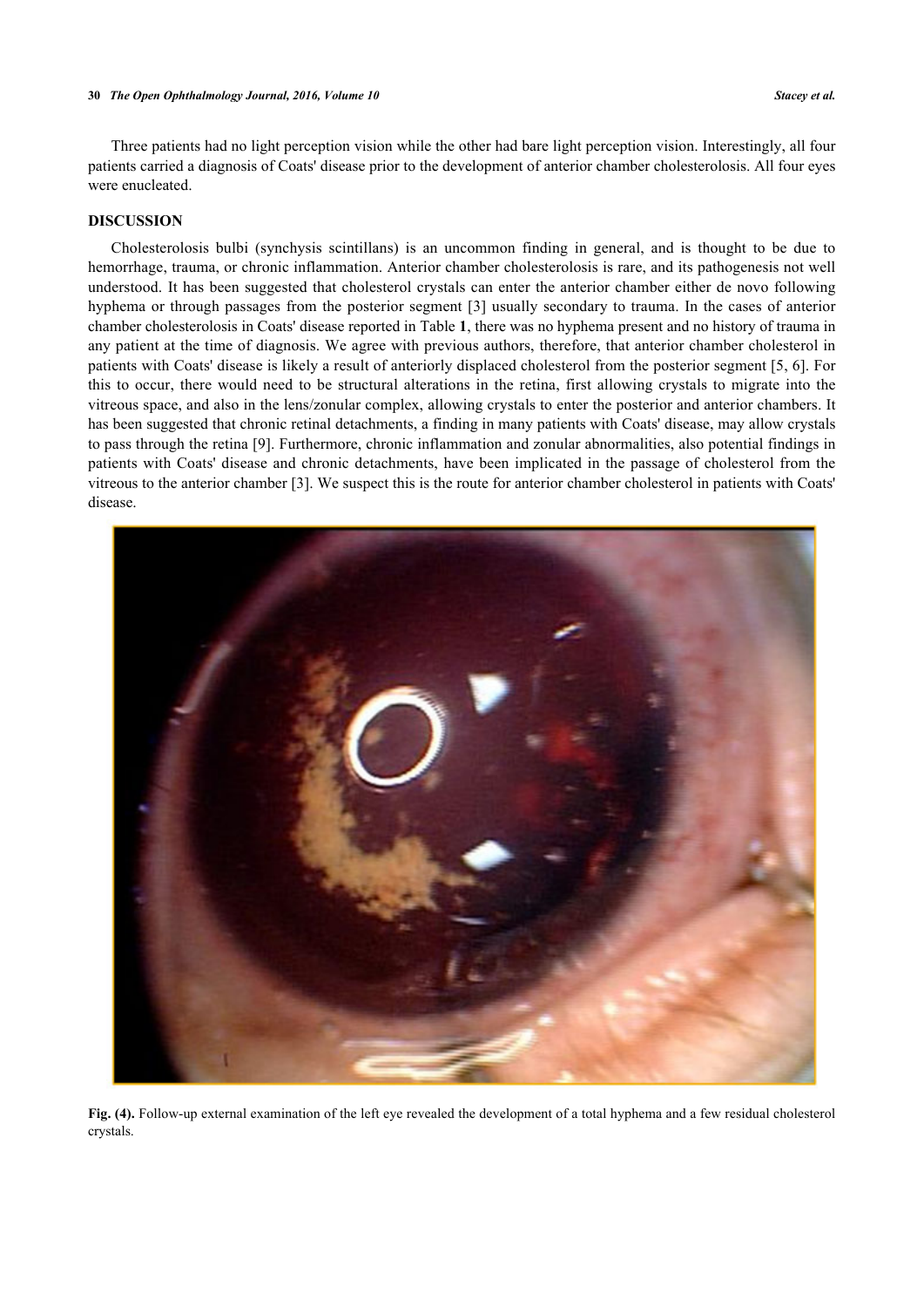

Fig. (5). (A) Low magnification view of thickened retina with diffuse inflammation, dilated capillaries (arrow), and subretinal exudation (asterisk). (**B**) Higher magnification view of intraretinal exudates (asterisk). (**C**) View of anterior segment and angle where there is evidence of blood in the anterior chamber, the posterior chamber, and the angle structures.

The development of anterior chamber cholesterolosis is a rare complication of Coats' disease, reported in less than 3% of patients [[8\]](#page-5-7). The visual prognosis of these eyes is uniformly dismal, with light perception vision or worse in all reported cases and 75% of reported cases with no light perception. These outcomes are similar to those reported for all causes of anterior chamber cholesterolsis [\[3](#page-5-2)]. There appear to be two subsets of patients who present with anterior chamber cholesterol in Coats' disease. In two of the patients described in Table **[1](#page-4-0)** the crystals were noted during an acute glaucomatous pain crisis with intraocular pressures (IOP) of 33 and 52. However, the other two patients had normal to normal IOP and the crystals were noted incidentally.

<span id="page-4-0"></span>

| Table 1. A review of the reported cases of anterior chamber cholesterolosis in Coats' disease. In addition to these cases,            |  |  |  |  |  |
|---------------------------------------------------------------------------------------------------------------------------------------|--|--|--|--|--|
| Sheilds <i>et al.</i> found that 4 out of 150 consecutive patients with Coats' disease had anterior chamber cholesterol [8]. However, |  |  |  |  |  |
| the specifics of these cases we not reported.                                                                                         |  |  |  |  |  |

| <b>Patient</b> | Age at<br>presentation | <b>Sex</b> | <b>Stage of Coats'</b><br>disease<br>[4]<br>prior to<br>development of<br>cholesterolosis | Time<br>between last<br>follow up and<br>development<br>of cholesterol | <b>Presenting</b><br>symptom              | <b>Visual acuity</b><br>at<br><b>Presentation</b> | <b>IOP</b><br>(mmHg) | <b>Notes</b>                                                               | <b>Reference</b>           |
|----------------|------------------------|------------|-------------------------------------------------------------------------------------------|------------------------------------------------------------------------|-------------------------------------------|---------------------------------------------------|----------------------|----------------------------------------------------------------------------|----------------------------|
| $\perp$        | year, 7 months Male    |            | 3B                                                                                        | 4 months                                                               | Pain                                      | <b>NLP</b>                                        | 33                   |                                                                            | Shields et al.<br>$^{[5]}$ |
| 2              | 13 years               | Male       | 2B                                                                                        | 12 years                                                               | Xanthocoria<br>"shinning<br>eye'          | <b>NLP</b>                                        | 5                    | Phthisis bulbi<br>with an axial<br>length of<br>16mm, lens<br>was subluxed | Gupta et al.<br>[6]        |
| 3              | 2 years, 7<br>months   | Male       | 3B                                                                                        | 5 months                                                               | Incidental<br>finding during<br>follow-up | LP                                                | 13                   | Developed<br>after<br>bevacizumab<br>injections                            | Patel et al.<br>[7]        |
| 4              | year, 6 months Male    |            | 3B                                                                                        | 2 weeks                                                                | Pain                                      | <b>NLP</b>                                        | 52                   | Subsequent<br>total hyphema                                                | This report                |

Neovascular glaucoma is a common outcome in advanced Coats' disease, however the presence of cholesterol in the